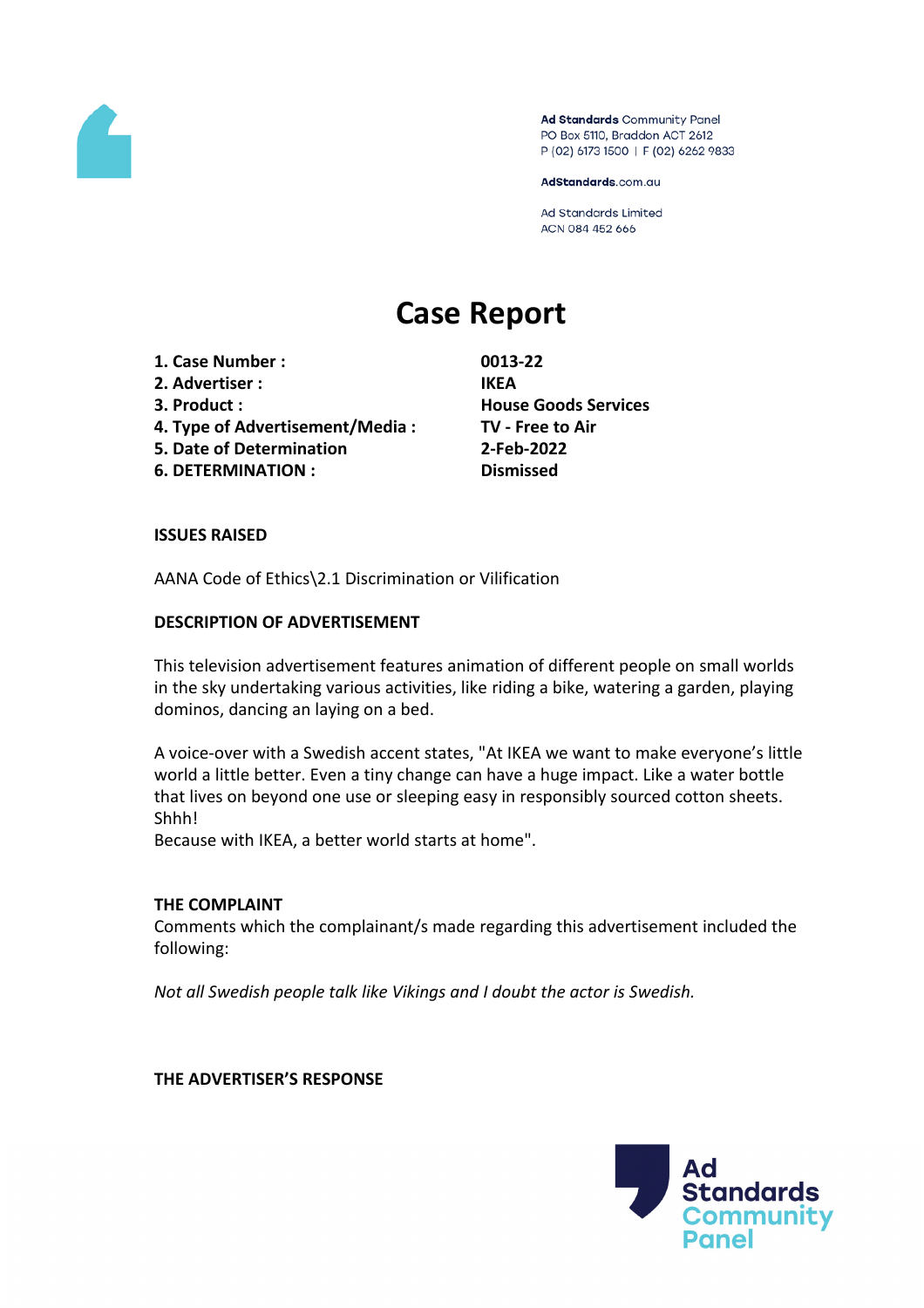

Comments which the advertiser made in response to the complainant/s regarding this advertisement include the following:

*Nature of the complaint:*

*The complainant has alleged that the advertisement is racist because not all Swedish people talk like Vikings and doubts that the actor is Swedish.*

*The complainant is referring to the voiceover in the advertisement which is a woman speaking in a Swedish accent.*

*The complainant does not raise any concerns about the script or any visual aspects of the advertisement.*

*Relevant section/s of the Code of Ethics*

*We consider that the advertisement complies with all sections of the Code of the Ethics (Code).*

*The relevant section of the Code, that forms the basis of the complaint, is section 2.1 – "Advertising shall not portray people or depict material in a way that discriminates against or vilifies a person or section of the community on account of race, ethnicity, nationality….." The other parts of section 2.1 are not relevant to the advertisement.* 

*We also consider that no other section of Section 2 of the Code of Ethics is relevant to the advertisement as it does not portray any violence, does not include any sexual content or nudity, does not use any inappropriate language or any material that is contrary to community standards on health and safety.*

*Our response will focus on addressing section 2.1 of the Code, as we do not consider that any other sections are relevant to this advertisement.*

*The Code of Ethics Practice Note defines the following terms that are used in section 2.1:*

*Discrimination: unfair or less favourable treatment. Vilification: humiliates, intimidates, incites hatred, contempt or ridicule. Race: viewed broadly this term includes colour, descent or ancestry, ethnicity, nationality, and includes, for example, ideas of ethnicity covering people of Jewish or Muslim origin.*

*Ethnicity: those with a common social identity as a result of customs, traditions or belief about historical origins.*

*Nationality: people belonging to a particular nation either by birth, origin or naturalisation.*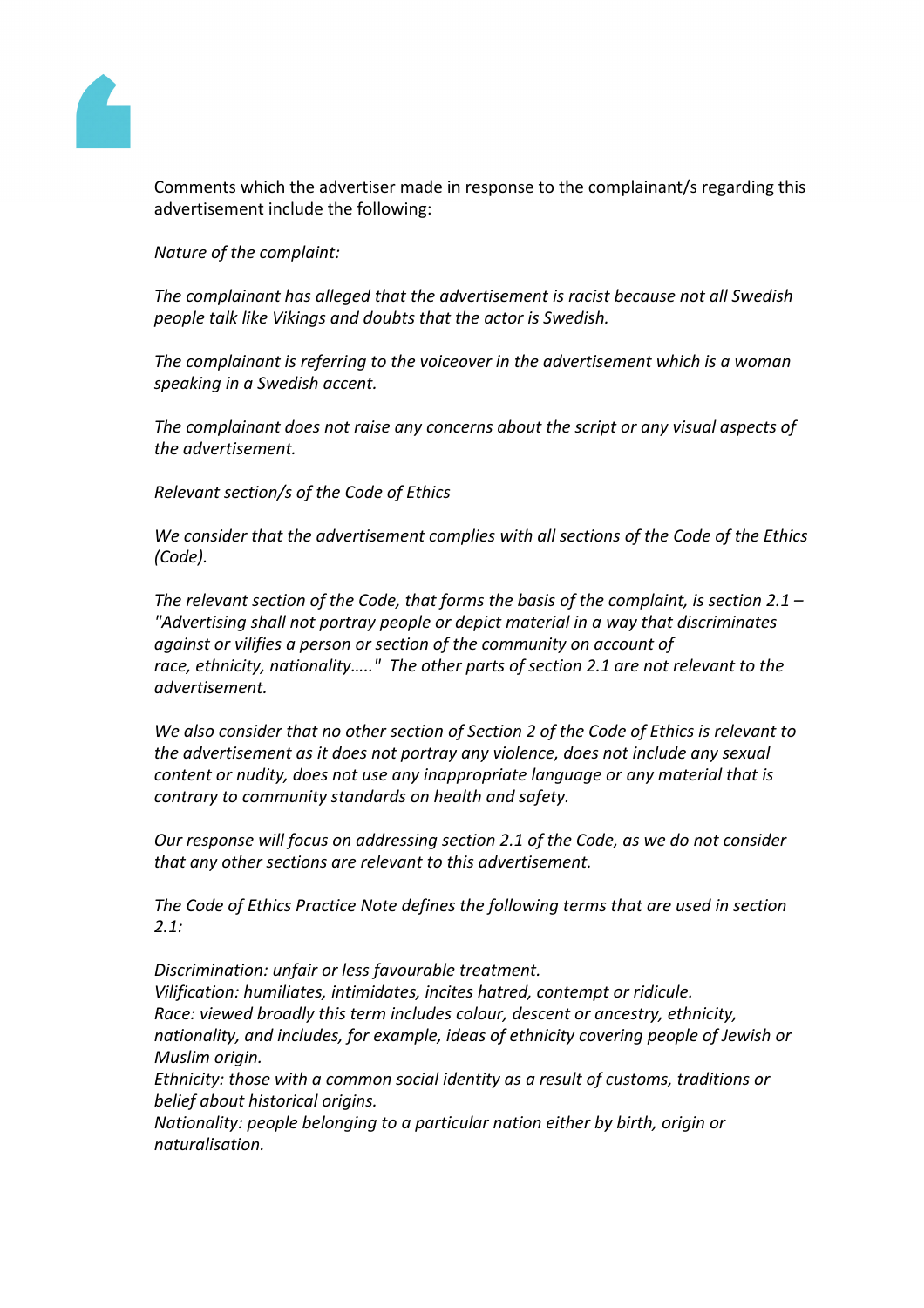

*The Code of Ethics Practice Note refers to an example of 'advertising which shows members of a certain group as ridiculous, unintelligible or unable to recognise a dangerous situation incites ridicule towards their behaviour.'*

## *Use of Swedish accent*

*IKEA chose to use a Swedish accent in the voiceover for this advertisement for the following reasons:*

*• as a celebration of the IKEA Swedish heritage;*

*• aligning to our Swedish heritage gives IKEA a clear point of difference to other businesses when advertising;*

*• the use of a consistent voice over artist is used across all IKEA campaigns and becomes a brand cue. It sets the advertising apart from IKEA's competitors so that when an Australian audience hears the Swedish accent, it is iconic to IKEA; and • IKEA brand tone of voice is unique, with the aim of delivering a "twinkle in eye". This aligns to IKEA's global brand personality, with IKEA characteristics defined as inspiring, caring, curious, optimistic and genuine.*

*The voiceover artist is an Australian actor who was chosen by IKEA on the basis that her accent is an accurate representation of a Swedish accent in the Australian market. IKEA consulted with its native speaking Swedish employees to ensure the accuracy of the pronunciation of the scripted language in the advertisement and to ensure it was culturally acceptable to them.*

## *No discrimination or vilification*

*The use of the Swedish accent in the advertisement does portray people of Swedish race, ethnicity and/or nationality (Swedish people). However, the use of a Swedish accent in the voiceover does not portray Swedish people in a way that discriminates against or vilifies them on account of their race, ethnicity and/or nationality.*

*There is no aspect of the advertisement that discriminates against Swedish people. The advertisement does not include any visual representation of any Swedish people and the script of the voiceover does not include any language that refers to any unfair or unfavourable treatment of Swedish people.*

*The use of the Swedish accent in the advertisement also does not involve any vilification of Swedish people. The advertisement does not include any visual representation of Swedish people and the script does not refer to anything negative about Swedish people. There is no humour in the voiceover script so it cannot be said to be ridiculing the Swedish accent.*

*The Swedish accent is used in the advertisement as a genuine accent for the Australian market. As mentioned above, IKEA ensured that the accent was culturally acceptable by consulting with its native Swedish speaking employees. The advertisement does not humiliate, ridicule or incite hatred against Swedish people.*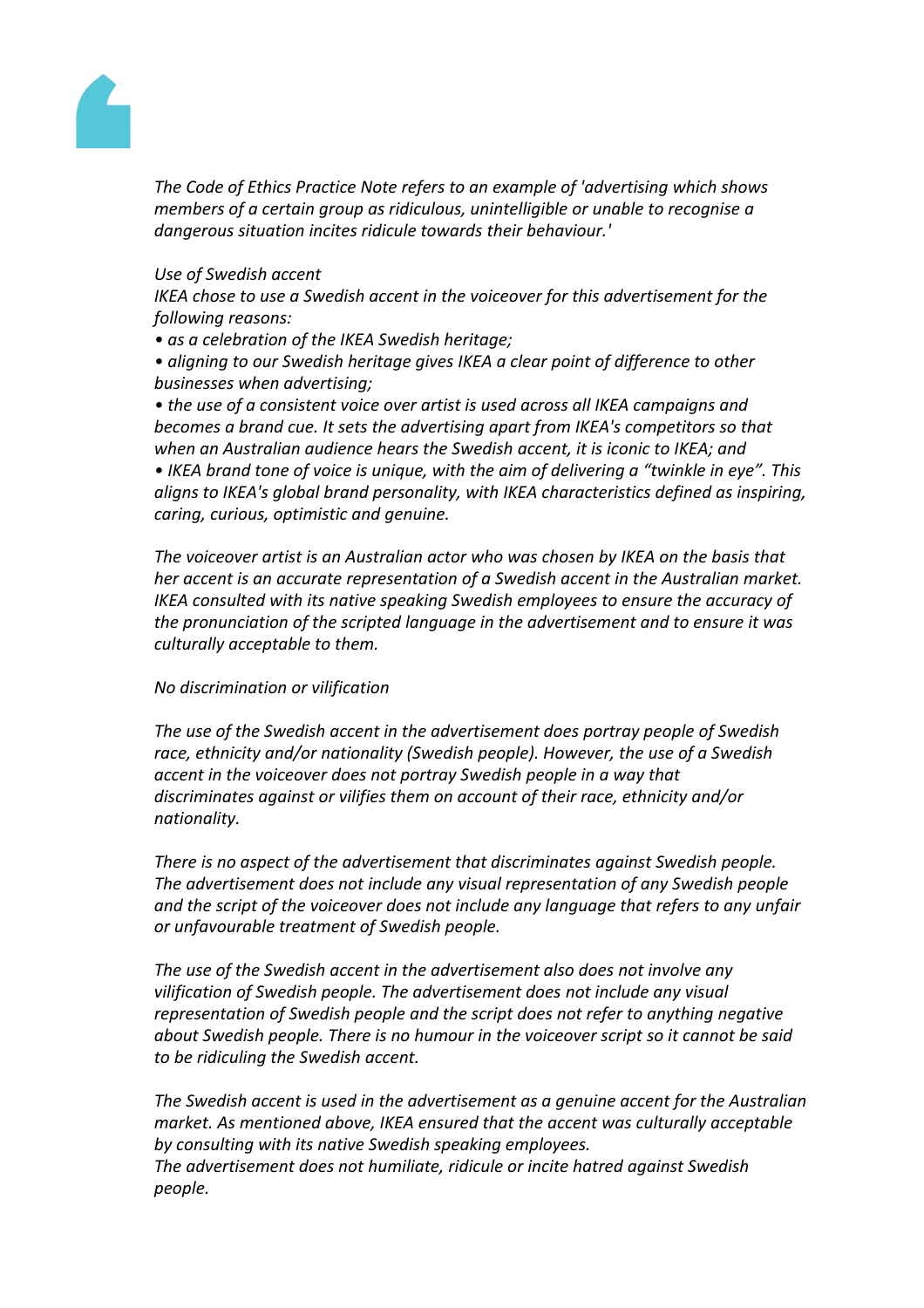

*Given IKEA's Swedish heritage, it would be absurd for it to have any intent to discriminate or vilify Swedish people in its advertising.*

*We do not consider that IKEA has breached section 2.1 (or any other section) of theCode.*

## *CAD approval*

*We obtained CAD approval for the advertisement before it was aired. CAD did not raise any concerns or warnings about the advertisement portraying people in a way that discriminates against or vilifies a person on account of race, ethnicity and/or nationality.*

## **THE DETERMINATION**

The Ad Standards Community Panel (the Panel) considered whether this advertisement breaches Section 2 of the AANA Code of Ethics (the Code).

The Panel noted the complainant's concerns that the advertising was racist in it's depiction of a Swedish voice.

The Panel viewed the advertisement and noted the advertiser's response.

**Section 2.1: Advertising or Marketing Communication shall not portray people or depict material in a way which discriminates against or vilifies a person or section of the community on account of race, ethnicity, nationality, gender, age, sexual preference, religion, disability, mental illness or political belief.**

The Panel noted the AANA Practice Note which provides guidance on the meaning of: Discrimination - unfair or less favourable treatment Vilification - humiliates, intimidates, incites hatred, contempt or ridicule Nationality – people belonging to a particular nation either by birth, origin or naturalisation.

The Panel considered that while making fun of the accents of minority groups in the community can be harmful, the advertisement's tone is light-hearted and the portrayal of a Swedish accent is not exaggerated or mocking but rather consistent with a normal Swedish accent, and that is relevant to the product advertised, being a well-known Swedish brand.

The Panel considered that the accent of the speaker was neutral and did not amount to a negative stereotype of Swedish people.